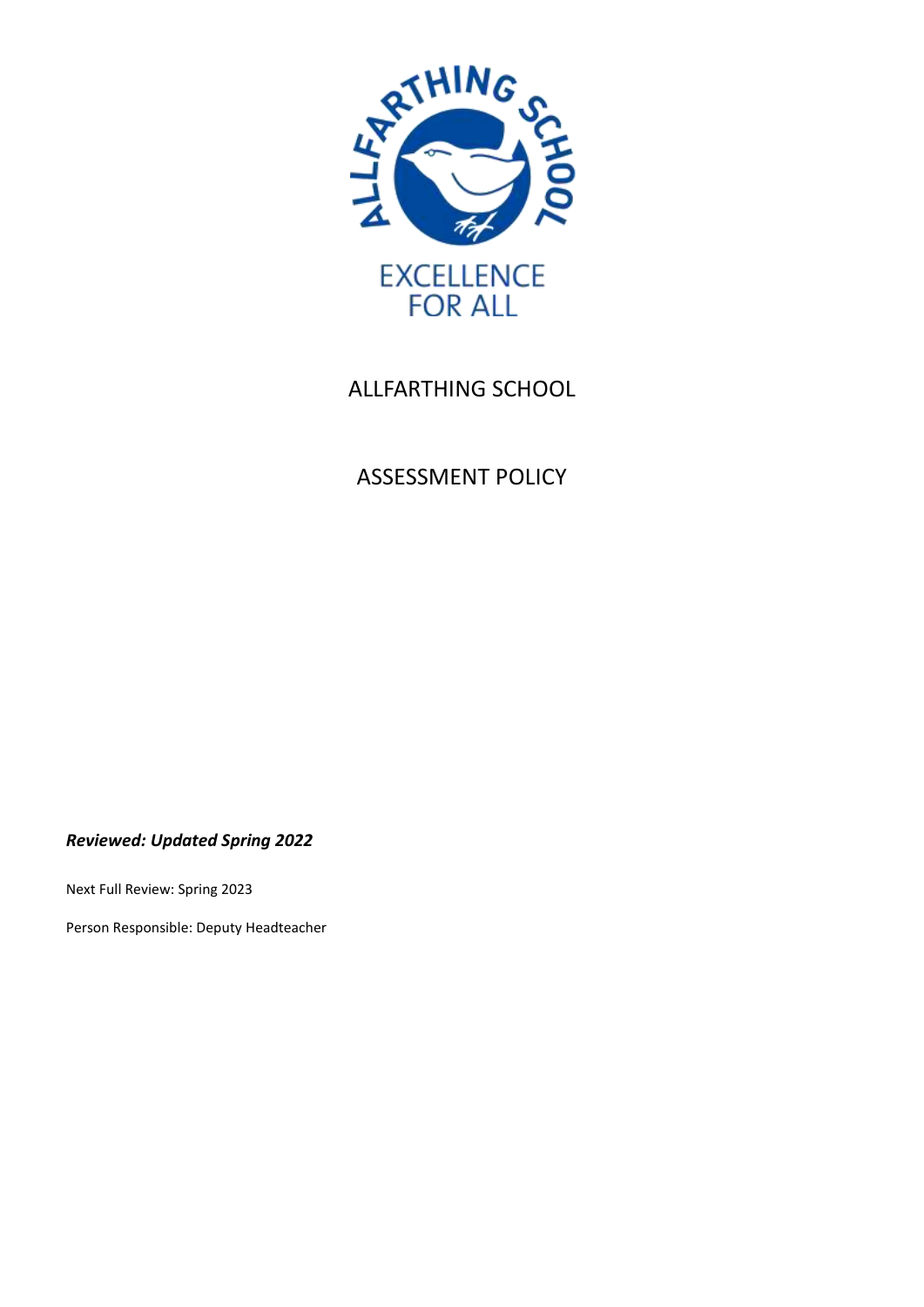# **Assessment is most productive when teachers use the results of assessments to adjust their teaching plans.**

# Monitoring, moderation and Key Stage Leaders

In September, each class teacher with the support of the Headteacher and/or Deputy Head, the Key Stage Leader and the SENCO to identify strengths and weaknesses within their new cohort of children and will identify focus children for the first half term. Interventions which meet the needs of the children will be put in place. In addition ad where appropriate class teachers will have looked at the analysis provided by REU and will target areas to review and adjust their teaching.

Thereafter there will be a rolling program where class teachers will have a Pupil Progress meeting each term with Senior Leaders. At these pupil progress meetings, progress will be monitored and the impact of interventions will be measured. Underachievement and target children will be identified and suitable interventions will be decided for the next half term.

Teachers will be expected to check the progress of different groups within their class on a half termly basis. Target Tracker will provide information to help with this.

# Assessment

- These are the various forms of assessment
- (a) Diagnostic assessment noting individual strengths/weaknesses.
- (b) Formative assessment providing feedback on a child's performance as a basis from which to proceed.
- (c) Summative in terms of reporting to parents and
- (d) Evaluative as a means of measuring a school's performance in relation to national norms.

The statutory end of Key Stage assessments at 7 and 11, devised as part of the National Curriculum Assessment system, are there to serve a summative purpose whilst the ongoing teacher assessment that we detail in this policy provides summative as well as formative and diagnostic information about a child's progress.

Assessment in all its forms is about making judgments regarding a child's performance. It enables us to reflect on our own practice and consider how well we have been able to measure how much a child has learnt and understood.

Children's records are confidential to the teacher and the parent as well as student teachers working with the class.

This policy will be regularly monitored and reviewed annually.

#### **Principles of Assessment**

Effective assessment should:

- be an integral part of the curriculum and learning process
- be a planned component of any theme, topic or task
- help and support pupils learning
- diagnose specific learning difficulties
- give an indication of how an individual, group or class is progressing
- provide an indication of areas that need development in the future and should inform future planning
- provide an indicator for teachers to evaluate the effectiveness of their teaching
- be practical and easy to operate making use of a variety of methods
- form the basis of meaningful reporting to the next teacher and to parents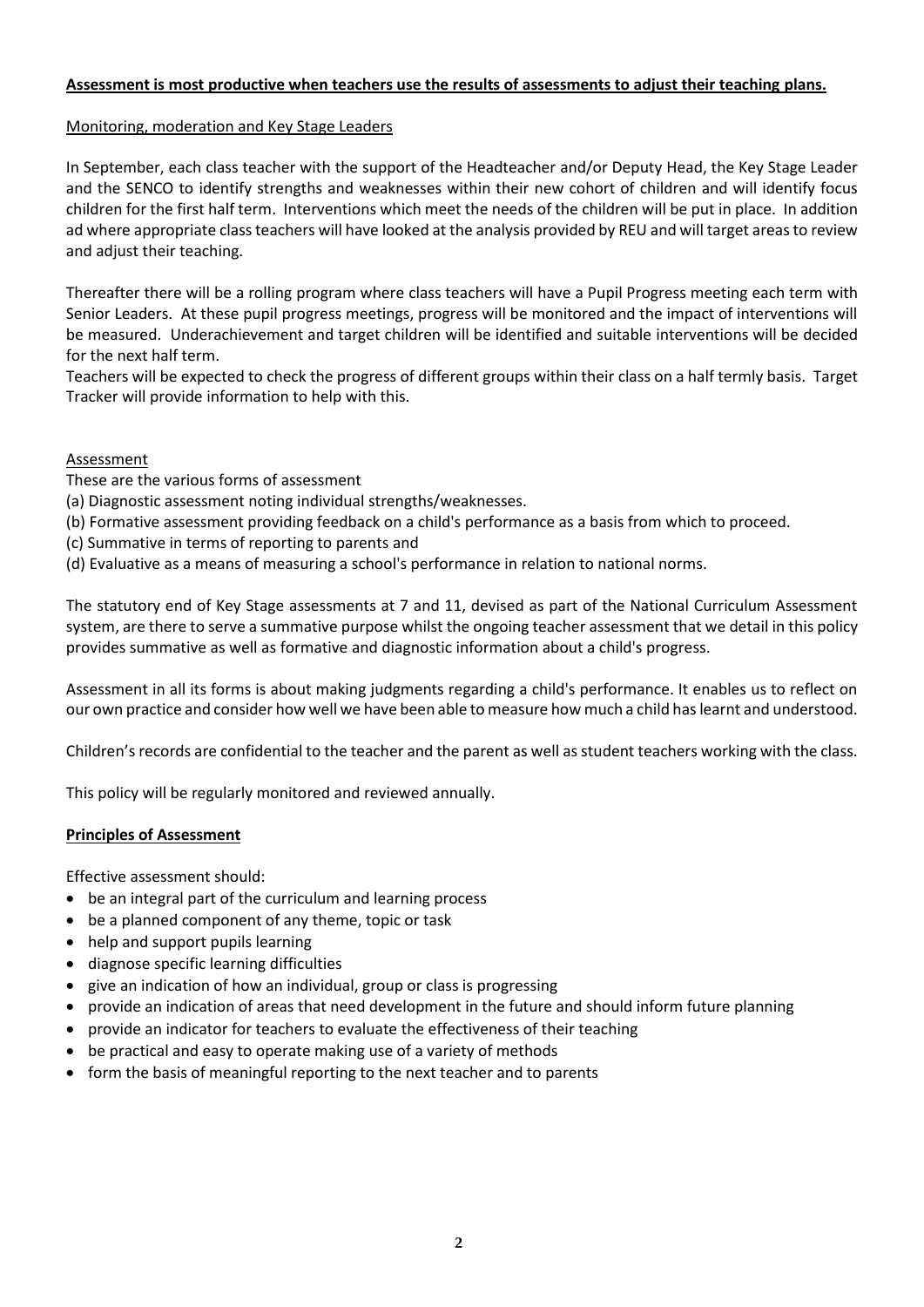# **Planning for Assessment**

Good curriculum planning is essential for effective assessment. What, how and when we want children to learn is specified clearly in our planning documents, which are themselves related to the National Curriculum Programme of Study as well as the Primary Framework. These medium term planning documents are prepared termly by the teachers in each year group, and follow the school's own schemes of work for each subject area. We recognise that, as teachers, *we make assessments all the time and that not all of these can be recorded.*

## **Assessment for Learning**

One of the key findings in *Working inside the black box (2002)* is the use of effective questioning in the assessment process.

#### **Questioning**

- More effort has to be spent in framing questions that are worth asking
- Wait time has to be increased to several seconds to give pupils time to think
- The point of asking questions is to raise issues about which the teacher needs information or about which the pupils need to think

#### **Pupil Involvement in the Assessment Process**

We consider this to be a vital part of the assessment process.

It is important:

- pupils understand the very clear learning intention set by teachers
- pupils understand the criteria for success i.e. they understand, what constitutes a "good" piece of work. Igniting writing toolkits should be used so that children understand what a 'good' piece of writing is. Model answers should be used in maths, particularly when children are asked to explain their reasons
- pupils are encouraged to talk about their work areas of strength and weakness
- teachers are perceived to value pupils' views
- pupils are prepared to share observations about each other's work
- pupils accept that their learning is their responsibility and are prepared to judge their own work critically. This is especially relevant as the children get older.
- pupils from Y2 Y6 will have post-it note specific targets in their English books, which they work towards achieving. A writing target summary sheet should be put in the front of the English book. Children are involved in assessing whether these targets have been met. Ideally there should only be one target on each post-it note, this is discretionary and based on a teacher's professional judgement. This target should be focused on fundamental/basic skills
- pupils in KS1 and 2 are involved in setting targets for themselves for the following year, these targets are written in the end of year reports
- children's self-evaluation should be written/indicated at the end of each piece of maths and English work; selfevaluation should be the traffic light system (green – completely understand, amber – fairly good understanding/ I found parts of it quite difficult, red – I don't understand it/I found it very difficult)
- children should be encouraged to write comments next to their selected colour for example identifying which parts of the learning intention they found challenging or which part of the lesson helped them to understand the learning intention

# **Assessment by other staff**

We value the significant contribution made to the learning process by our HLTAs, TAs and LSAs. Accordingly we have agreed that they should help with assessing and be trained to recognise significant comments a child may make and record them. Support staff should also be given guidance in the annotation of work.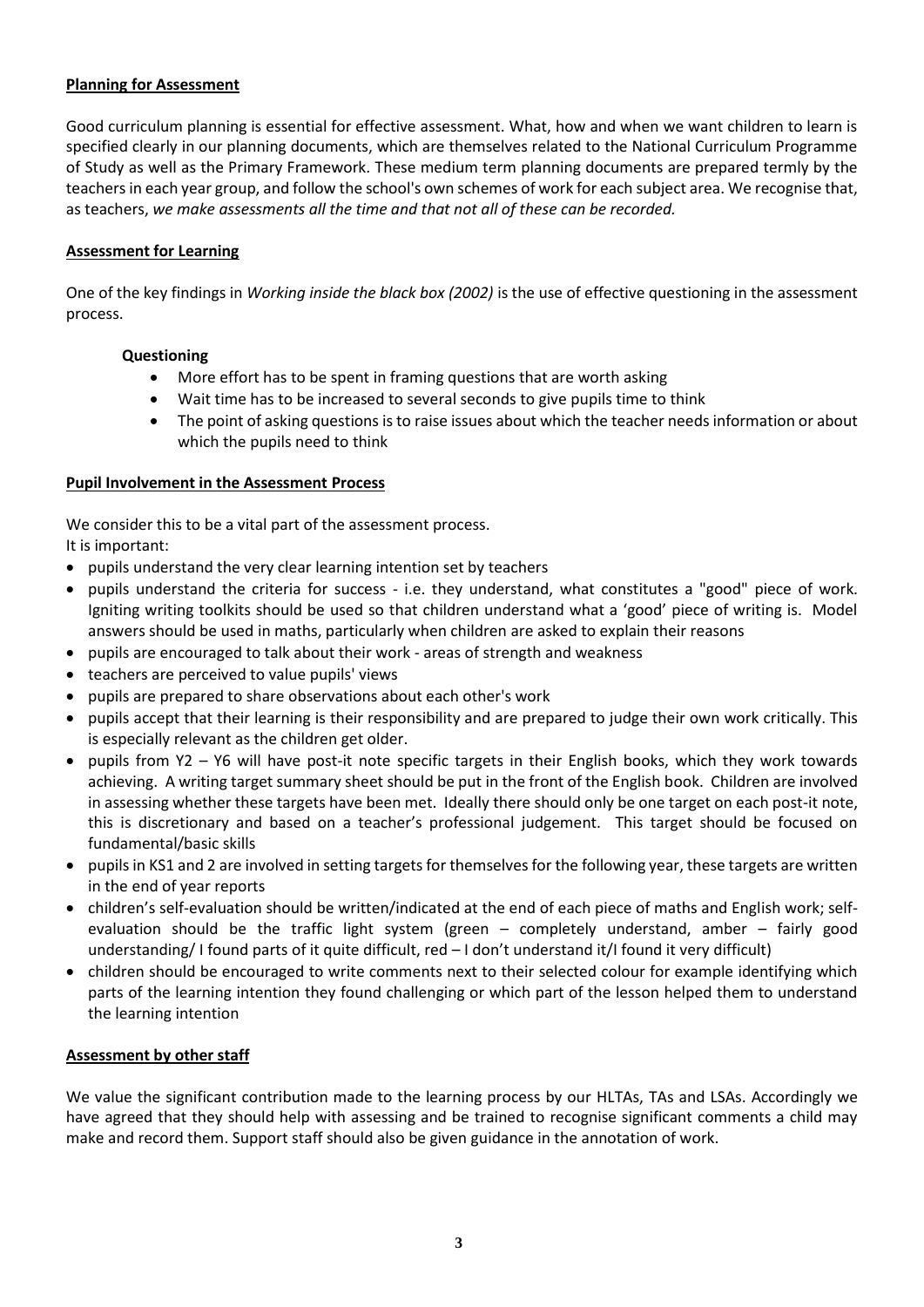## **Assessment Records may include:**

| Marking – see marking policy    | Observations                        |
|---------------------------------|-------------------------------------|
| <b>SATS</b>                     | Teacher-set tests                   |
| <b>Foundation Stage Profile</b> | Marked work                         |
| NFER year group tests           | Levelling work                      |
| End of year school reports      | Annotation on work                  |
| Reading - Reading assessment    |                                     |
| Science end of year/topic tests |                                     |
| Spelling ages                   | Children's self-assessment          |
| <b>Teacher checklists</b>       | End of topic tests                  |
| Nursery records                 | Individual notes                    |
| SEN notes & tests               | <b>Guided Reading record sheets</b> |
|                                 |                                     |

The annotation of pupils' work is of prime importance and is supported by the Marking policy. There is also formative assessment which often goes on in a teacher's mind whilst evaluating one lesson and planning for the next. This is 'invisible' assessment and evidence for it can be found by comparing one week's plans with the next, which will show where the children have been taken on to the next step in their learning.

# **Moderation**

#### Achieving consistent standards

We will ensure that newly appointed staff, long-term supply teachers and student teachers are familiarised with procedures and standards via induction procedures for which senior members of staff are responsible. Teachers are encouraged to observe each other in lessons particularly new teachers, NQTs and subject managers and in the spring term will be allocated time to do this.

Each half term, we will organise opportunities for moderation with all staff in the Early Years Foundation Stage, Key Stage1 and Key Stage 2 in phase meetings. These will consist of agreement trailing in a given area, within a key stage, and/or across the school. As well as leveling work parallel teachers will be encouraged to organise AFL interclass visits.

Subject leaders are responsible for gathering samples of work termly from each year group and should provide written feedback to staff. Books should be collected from a variety of different abilities to support assessment and moderation. These, together with attainment and progress data, ensure standardization of judgementsthroughout the school. In this way we are confident that we satisfy the legal requirements that exist in addition to the statutory Key Stage testing.

#### **Reporting**

Parents are informed about their child's progress at Parents Evenings twice a year. A written report will be sent to parents each summer, detailing progress in the National Curriculum subject areas as well as general comments. Pupil targets will be clearly indicated on the report. Pupil and parent comments on the targets will also be recorded in the report format. Results of all National tests will also be put on this report. The teacher assessed level will also be put on the report if it differs from the child's test results. National Curriculum test results and teacher assessment levels will be reported at the end of KS2 fulfilling the statutory summative assessment requirements. Teacher assessment levels will be reported at the end of KS1.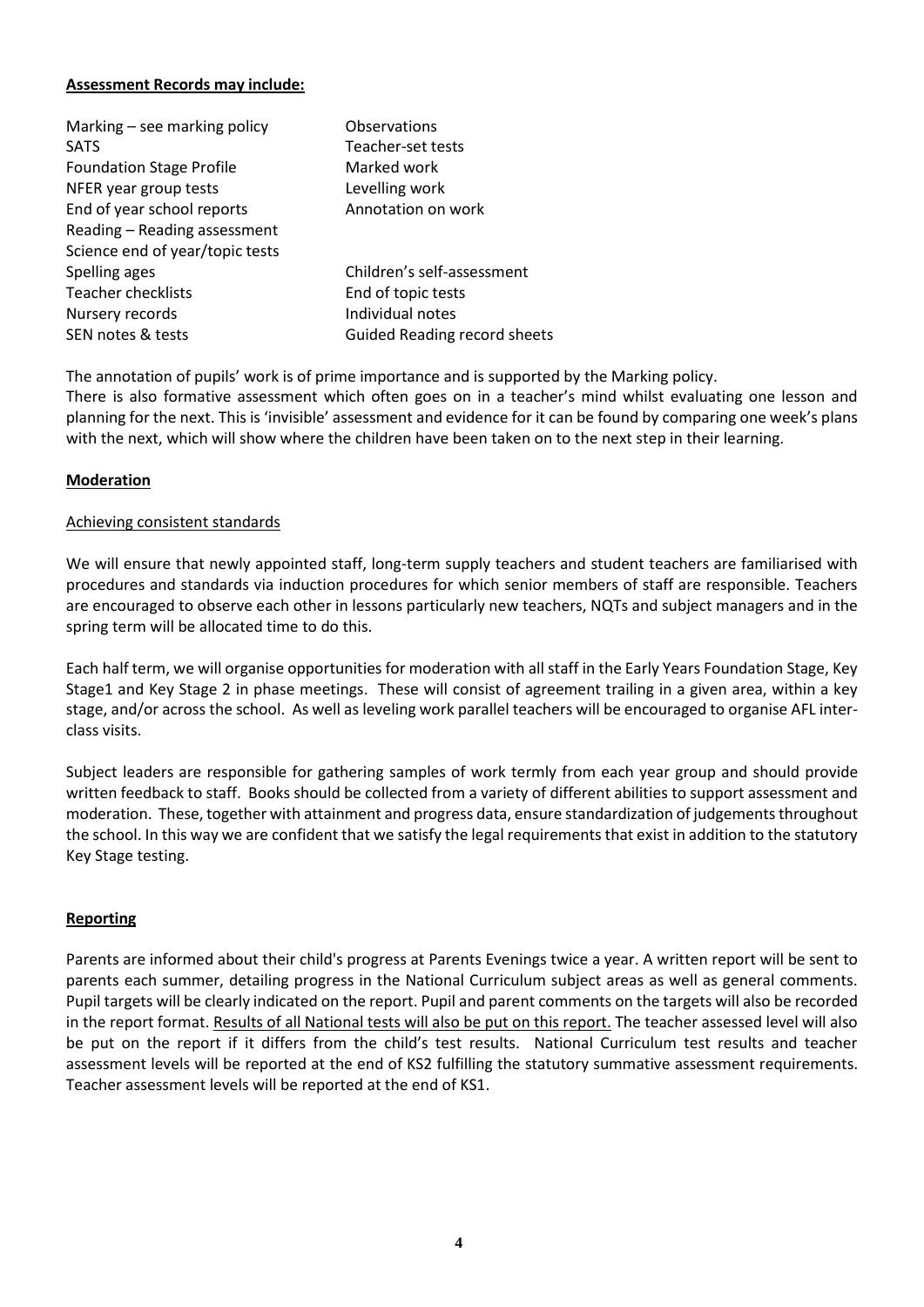# **Early Years Foundation Stage**

## **How we observe and assess children in the Early Years Foundation Stage.**

# **On entry into the Nursery**

 parent/carer and child meet teacher and nursery nurse for a parent conference providing opportunity for parent/carer to share information about their child's development

within the first 4 weeks of term a baseline assessment will be completed and the Wandsworth 'EYFS Tracker' document will be updated. The focus areas will be Personal, Social and Emotional Development and Physical Development. The child's progress in these areas of development will then be tracked throughout the Foundation Stage.

# **During the academic year**

- 'EYFS Tracker' document to be used throughout the year to record the child's development in the following areas of Learning and Development, Personal, Social and Emotional Development, Communication and Language, Literacy and Physical Development.
- all children will be assessed in the first half of the spring term in Personal, Social and Emotional Development, Communication and Language, Literacy and Physical Development.
- all children will be assessed in the second half of the summer term in Personal, Social and Emotional Development, Communication and Language, Literacy and Physical Development.

#### **How we assess**

- both planned and spontaneous observations to be carried out by all members of staff and recorded on sticky labels
- regular meetings with parents/carers to discuss child's development
- teacher assessment of child's work eg model making, name writing
- photographs and video evidence of children at play

#### **On entry into Reception**

- A questionnaire about their child to be completed by parents on entry into Reception
- Meetings with parents/carers to discuss questionnaire and provide an opportunity to discuss their child's development
- for those children who did not attend Allfarthing Nursery, an assessment to be completed on the 'EYFS Tracker' with a focus on Personal, Social and Emotional Development, Communication and Language, Literacy Mathematics and Physical Development. This assessment to be completed within the first three weeks of term, deadlines to be agreed with the Deputy Head. In addition there will be a sample of children from our Nursery moderated and all children will be assessed for Mathematics.
- On entry assessment should be highlighted in yellow within the first three weeks of entry from another setting.
- within the first 4 weeks of term a baseline assessment will be completed and the Wandsworth 'EYFS Tracker' document will be updated. The focus areas will be Personal, Social and Emotional Development, Physical Development, Communication and Language, Lit and Maths. The child's progress in these areas of development will then be tracked throughout the Foundation Stage.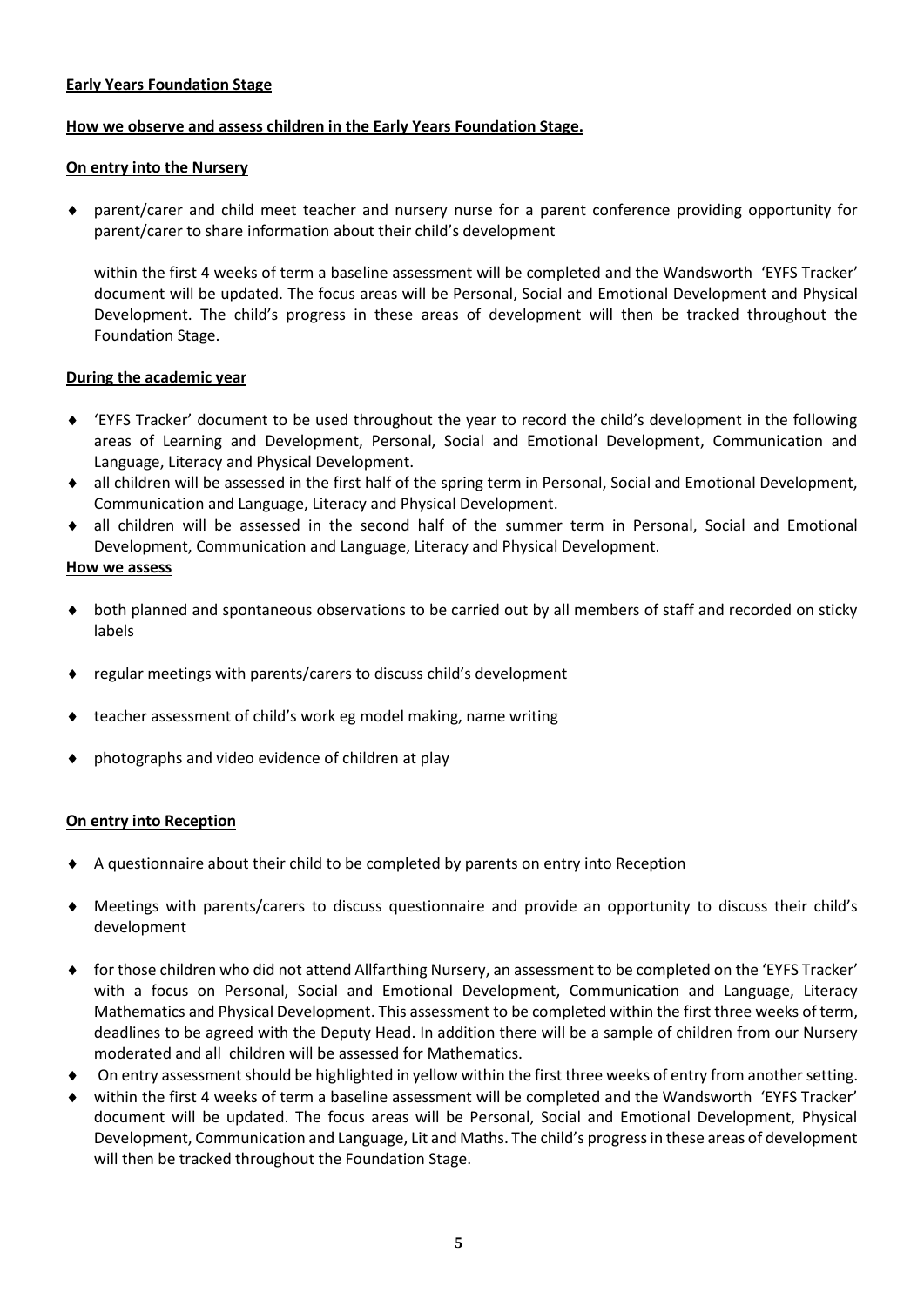## **During the academic year**

- continued use of 'EYFS Tracker' to record the child's development in Personal, Social and Emotional Development, Communication and Language, Literacy, Mathematics and Physical Development.
- all children will be assessed in the first half of the spring term in Personal, Social and Emotional Development, Communication and Language, Literacy, Mathematics and Physical Development.
- all children will be assessed in the the summer term in all seven areas of Learning and Development to include assessment against the 17 Early Learning Goals. This will be given to the Assessment Manager for input onto Edudata and in time for borough deadline. The Assessment Manager will confirm the deadline date for the data each year.

#### **How we assess**

- both planned and spontaneous observations to be carried out by all members of staff and recorded on sticky labels
- regular meetings with parents/carers to discuss child's development
- teacher assessment of children's recorded work and things they have made
- photographs and video evidence of children at play using tapestry

# **EYFS Tracker**

- Nursery on-entry within the first half term pink highlighter
- Nursery Spring term green highlighter
- Nursery Summer blue highlighter
- Reception on-entry yellow highlighter
- Reception Spring red
- Reception Summer orange

# **Y1 – Y6 School based Assessments and Tasks**

Termly assessments in the reading, writing and maths are carried out by class teachers.

# **Reading**

| Term       | inring  | erm           |
|------------|---------|---------------|
| Autumn     | erm     | sum           |
| Head       | Reading | <b>papers</b> |
| tart Readi | Paper   | ΝF            |
| . Paper    | Head    | no            |

# **Writing**

We are using Comparative Judgement moderation twice a year for all students from yr 1 -6. One of these assessments will be a national task and a full report is shared with class teachers and SLT to support assessment. Both year 2 and year 6 will attend external moderation within the borough.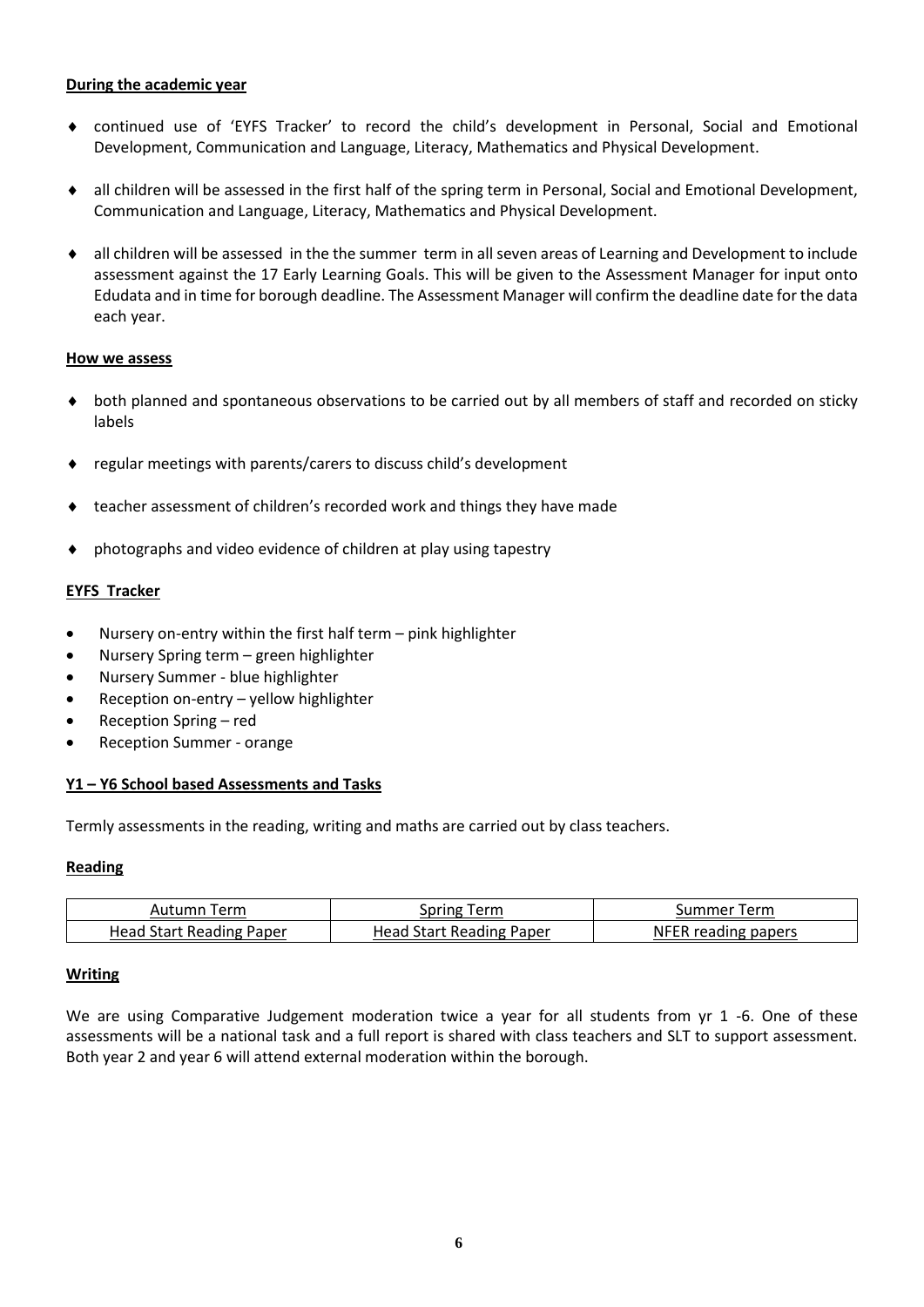| Term                        | .erm                        | erm                      |
|-----------------------------|-----------------------------|--------------------------|
| Autumn                      | spring                      | summer                   |
| White Rose Assessment Paper | White Rose Assessment Paper | <b>NFER Maths Papers</b> |

## **Science and the Foundation Subjects**

These will be collated for Y1-6 and based on teacher assessment results of above average, average and below average as reported to parents in the summer term. Teachers will use end of unit writing tasks and quiz's to assess children's knowledge of science and the foundation subjects.

# **Special Educational Needs**

- Initial assessment should be undertaken by the class teacher, with advice if necessary from the SENCo
- For a more detailed or specific assessment a referral must be made to the SENCo
- The type of assessment will depend on the nature of the child's difficulty
- Following an assessment, an IEP will be written, implemented and reviewed as per school policy
- Other agencies such as Education Psychology, Speech and Language Therapy, CAMHS may become involved in particular cases
- For NFER tests extra time is available for some pupils on the SEN register, consult with the assessment manager
- Assessment which can be completed by the teachers are:
	- 1. Needs Identification Checklist (general)
	- 2. Questionnaire for pupils with possible specific learning difficulty
	- 3. Checklist for Speech, Language and Communication Difficulties

#### **Administration of Tests**

The Deputy Head will draw up a timetable indicating when all SATs, NFER tests are to be done at the start of the year and all staff informed of the relevant dates.

Where necessary a diagnostic spelling or maths test will be given on the recommendation of the previous teacher in consultation with maths, English manager or SENCO. All test results will be put on reports to parents. The Assessment Manager has samples of tests.

#### **Targets**

Schools set targets at a variety of levels. The main purpose of setting targets is to secure improvement in a given area. Allfarthing School sets the following targets.

# **Whole school targets Key Stage Targets Teacher Targets Pupil Targets**

Targets describe what schools, pupils and teachers are working to achieve. They should be challenging but realistic. They are not the same as predictions, which indicate what is most likely to be achieved; though they may turn out to be the same. Pupil achievement is central to school planning and by setting targets we can focus on ways of raising levels of achievement. We use the Fischer Family Trust D model to support us in the target setting process.

#### **Key Stage targets**

These targets indicate the National Curriculum level that each pupil is working to achieve at the end of the current key stage. They are reviewed annually and relate to achievement in SAT's in English, maths and science.